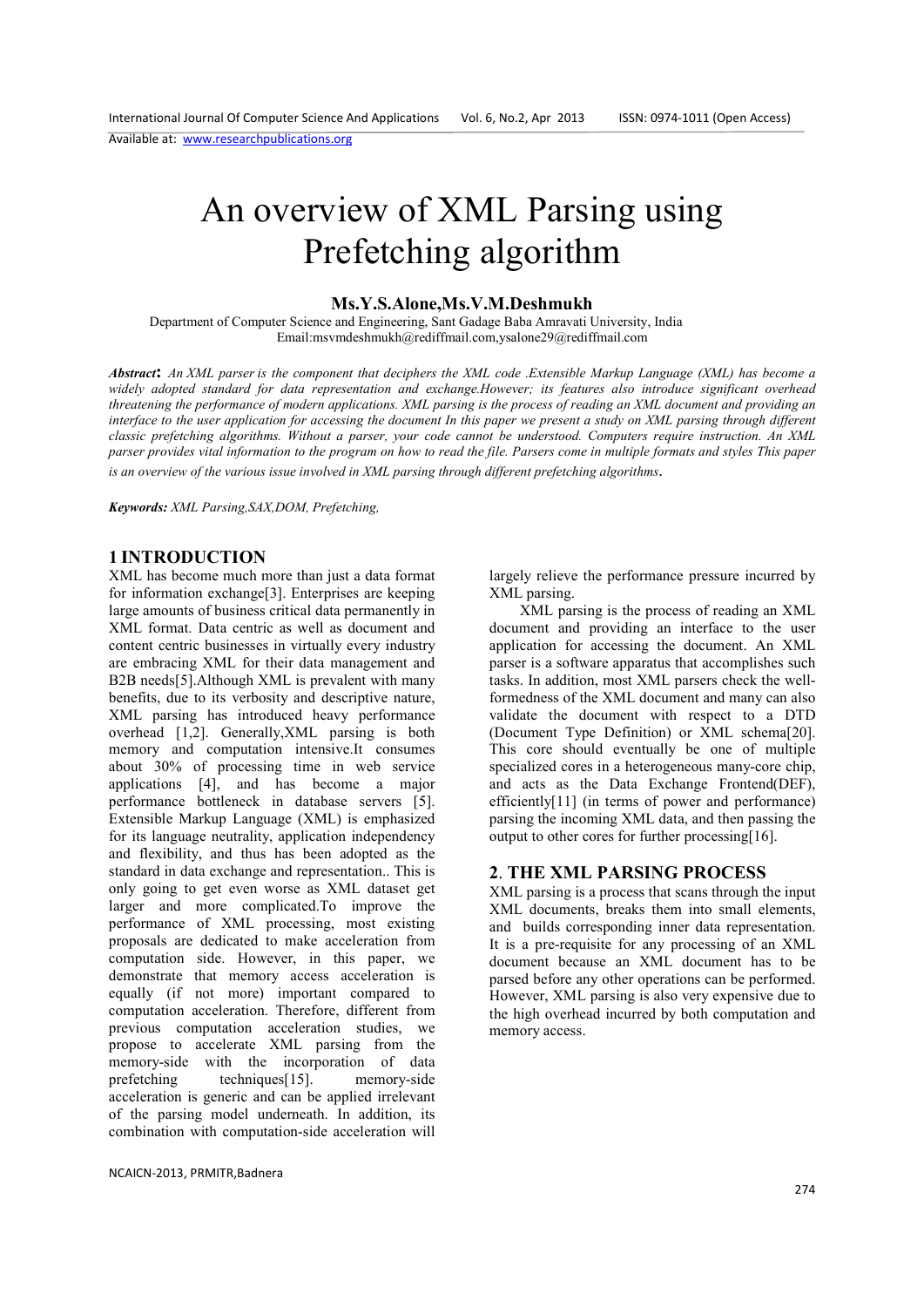fillouna. thinkly separate **Mosquau** Your data drivels svirache *<u>Burante</u>* terra and rat **Paints LUTHER SCHOOL** 

Figure1: XML Parsing Process

Usually, XML data parsing consists of three steps: *character conversion, lexical analysis* and *syntactic analysis*, as shown in Figure 1[1].The first parsing step, *character conversion:*The first parsing step involves converting a bit sequence from an XML document to the character sets the host programming language understands. For example, documents written in Western, Latin-style alphabets are usually created in UTF-8, while Java usually reads characters in UTF-16. In most cases, a UTF-8 character can be converted to UTF-16 by simply padding 8-bit leading zeros. For example, the parser converts "<" "a" ">" from "3C 61 3E" to "003C 0061 003E" in hexadecimal representation. *lexical analysis*: The second parsing step involves partitioning the character stream into subsequences called tokens. Major tokens include a start element, text, and an end element, A token can itself consist of multiple tokens. Each token is defined by a regular expression in the World Wide Web Consortium (W3C) XML specifications.For example, a start element consists of a "<", followed by an element name, zero or more attributes preceded by a space-like character, and a ">".partitions the character sets into subsequences called tokens, like *start element*, *text,* and *end element*. Each token is defined by a regular expression in the World Wide Web Consortium (W3C) XML specifications [8]. The third parsing step, *syntactic analysis*, verifies the structure of tokens by checking that they have been properly nested. It is usually implemented by *pushdown automaton* (PDA)[14]. After syntactic analysis, the PDA organizes tokens into different data representations available for subsequent accesses or modifications via various application programming interfaces (APIs) provided by different parsing models. The first two steps stay the same among different parsing models. However, the third step, *syntactic analysis:* exhibit variable behaviors when different parsing model is applied [6]. The third parsing step involves verifying the tokens' wellformedness, mainly by ensuring that they have properly nested tags. The pushdown automaton (PDA) the following transition rules:

- 1. The PDA initially pushes a "\$" symbol to the stack.
- 2. If it finds a start element, the PDA pushes it to the stack.
- 3. If it finds an end element, the PDA checks whether it is equal to the top of the stack.
	- If yes, the PDA pops the element from the stack. If the top element is "\$", then the document is "wellformed." Done! Otherwise, the PDA continues to read the next element.
	- If no, the document is not "wellformed." Done!

#### **3. XML PARSING MODELING**

Most XML parsers can be classified into two broad categories, based on the types of API that they provide to the user applications for processing XML documents: event-driven parser and tree-based parser[1]. On one hand, event-driven parser simply parses the document and associates any tag it finds along the way with corresponding event, including the start and end of the document, finding a text node, finding child elements, and hitting a malformed element. It transmits and parses XML info sets sequentially at runtime[12]. The parser itself does not store any information of the XML document, so that the application can just access partial data before parsing is completed. As a result, event-driven parser has an enviably small memory footprint and low latency, making it suitable for streaming or forwardonly applications. Event-driven model can be further divided into two classes: pull parser and push parser, according to the parser- application interaction. Simple API for XML (SAX) [7,1] adopts the push model, which uses callback functions to report all the events from the parser to the application. In contrast, Sax [18] adopts the pull model, in which clients pull XML data when it is needed so that it can skip uninterested events. As shown in upper part of Figure 2, SAX parses the XML document and then pushes the XML information into application in terms of SAX events. On the other hand, tree-based parser reads the entire content of an XML document into memory and creates an in-memory tree structure to represents parent-childsibling information. Only after parsing is complete, constructed trees can be navigated freely and parsed arbitrarily for the duration of the document processing, which makes this parser suitable for massive and frequent updates. This flexibility, however, comes at a great cost of potentially large memory requirement and significant access delay, especially when large document is processed. Document Object Model (DOM) [8] is the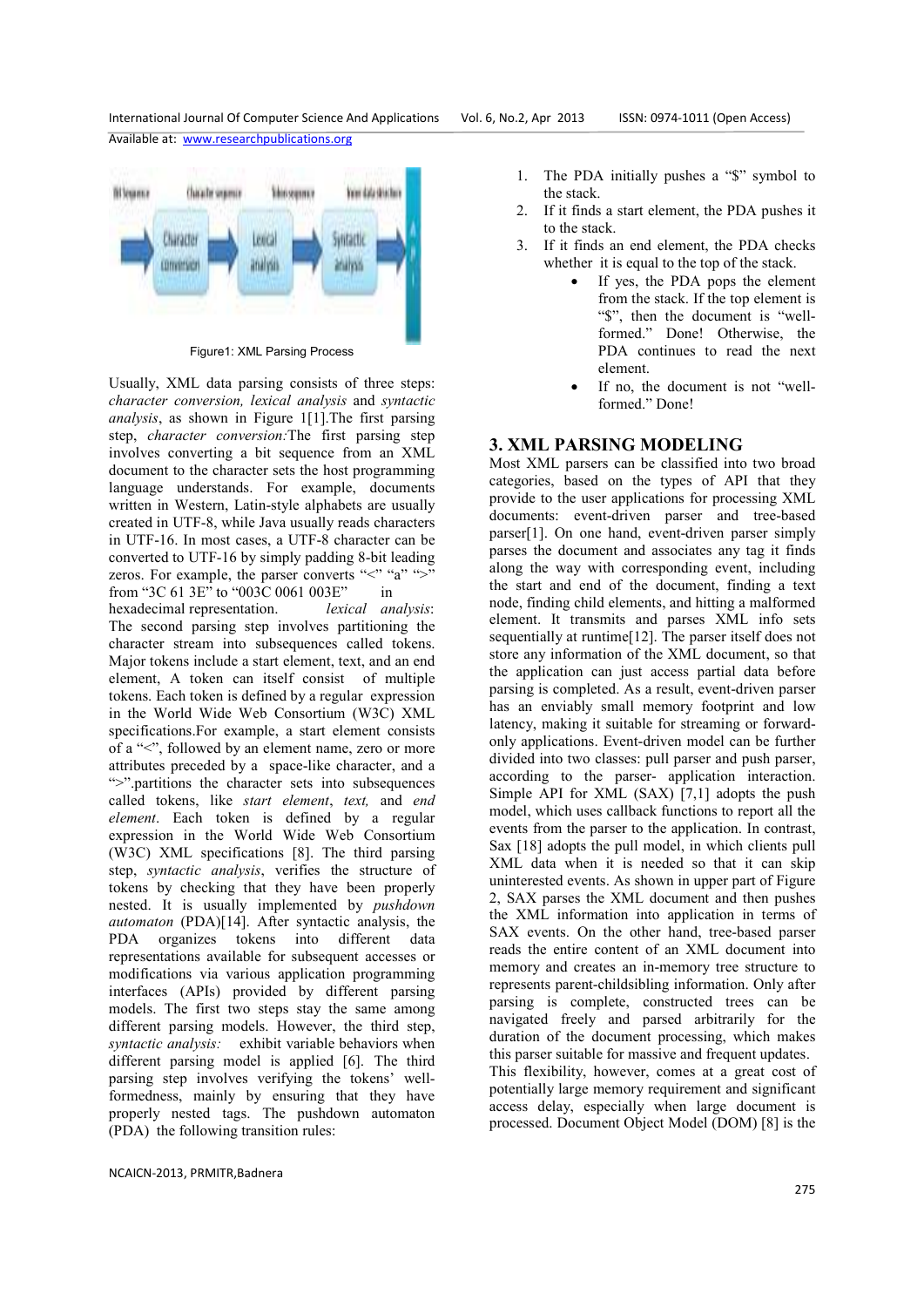official W3C standard for tree-based parser. As shown in bottom part of Figure 2, DOM parser processes XML data, creates an object-oriented hierarchical representation of the document and offers the full access to the XML data. In this study, we focus on the two most popular parsing models, namely, SAX and DOM[19].



Figure 3: SAX and DOM Paysing Flow

Figure 2: SAX and DOM Parsing Flow

## **4.PREFETCHING TECHNIQUES**

Data prefetching has been proposed as a speculative technique to bridge the speed gap between CPU and memory subsystem[18,1].It alleviates the performance degradation from the long-latency memory accesses by predicting the memory access pattern of the application and speculatively prefetching data that would be used in future computation. Considering that the CPU memory performance gap is on the order of hundreds of processor clock cycles, prefetching is an attractive way to remove the affect of long latency memory accesses.

## **5.CLASSIC PREFETCHING ALGORITHM**

Prefetching techniques has been well studied and lots of algorithms have been proposed. We list some classic prefetching algorithms below.

*Sequential prefetching* prefetchs the block or blocks that follow the current demanded block, and is fit for the programs with the consecutive memory access pattern [1]. As an improvement, *Sequential tagged prefetching* [1] issues a prefetch upon a cache miss as well as when a prefetched block is referenced for the first time, thus it requires an extra bit per block to mark the prefetch state. The *Sequential prefetching*  family increases the performance on a broad range of applications at a low cost, however, at the expense of many useless prefetches.

NCAICN-2013, PRMITR,Badnera

*Stride prefetching* makes prefetch requestes according to the observed strides that separate memory addresses flow. Conventional *stride prefetching* uses a record table indexed by the program counter (PC) that associates strides to the loads following this kind of memory access pattern[21]. If address *a* is referenced by a load that hits in the table, the matching entry indicates that the load is following a stride pattern, then prefetcher issues there quest for addresses  $a + s$ , where  $s$  is the associated stride. *Strem Prefetching* traces a sequence of nearby misses when their addresses follow the same positive or negative direction in a small memory region . In some design,there always exsites a streaming buffer to store the fetched data. *Correlating prefetching*  predicts future addresses from tables that record the past memory program behavior .Usually, it generalizes the stride table by registering the stream of addresses associated either to the load PC or to an address that misses in the corresponding cache level.

#### **6.SOFTWARE PREFETCHING Vs. HARDWARE PREFETCHING**

According to how prefetching is implemented, it can be classified into two classes: software prefetching and hardware prefetching.

## • Software Prefetching

Software prefetching]need to introduce new prefetching instructions into the instruction set architecture (ISA), which could bring data at specified memory addresses into cache. It is assisted by compiler algorithms to insert software prefetching instructions into proper places of the source code. In the preprocessing stage, compiler gets the global information about memory data

access pattern, locates those data-sets that are lean towards cache misses and calculates the positions to insert the prefetching instruction. In Intel® Pentium® 4 processor, it enables using the four prefetch instructions introduced

with Streaming SIMD Extensions (SSE). These instructions are hints to bring a cache line of data in to various cache levels. Since software prefetching gets the assistance from compiler or programmer, it can acquire a globule map of data accesses, handle irregular access patterns and make more precise prefetchings. However, the insertion of the prefetching instruction is statically determined so software prefetching can not adapt to the phase change of the application. Since new instructions need to be added, recompilation is required, so these do not benefit the scenarios where recompilation is inconvenient.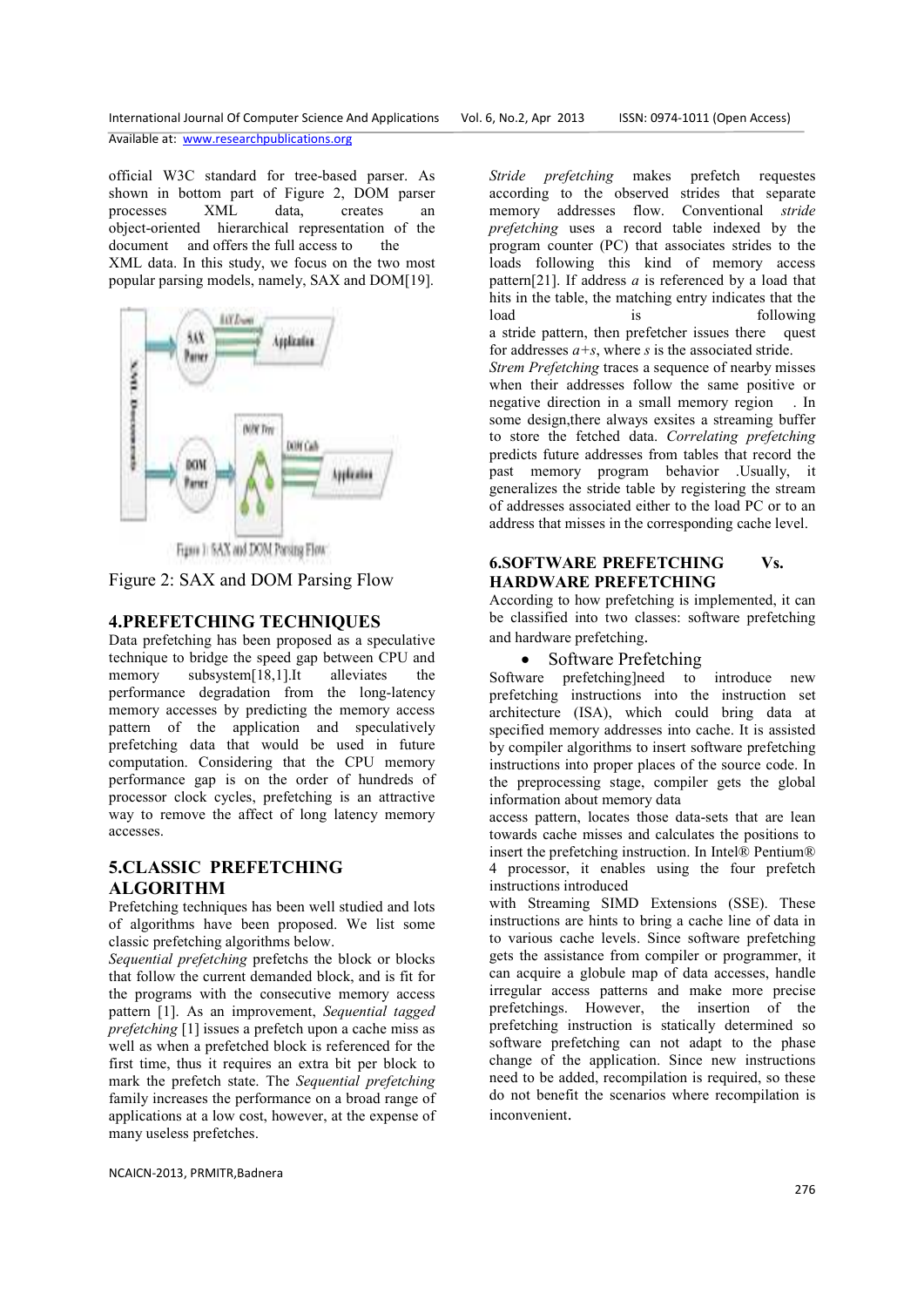International Journal Of Computer Science And Applications Vol. 6, No.2, Apr 2013 ISSN: 0974-1011 (Open Access) Available at: www.researchpublications.org

#### • Hardware Prefetching

Different from software prefetching that statically inserts prefetching instructions by compiler, hardware prefetching frees the need to expand instruction set architecture and frees the compiler from revising the source code of applications. It automatically determines the data

accesses that might cause cache misses and then make prefetching requests. Its decision is based on the recorded

history information so that it can adapt to the phase change of application. However, it must consume extra

hardware resource and is unable to gain a complete picture of the whole memory pattern. Therefore, it does not suit for the case of irregular data access and short arrays for the penalty of history start-up. In our study, we focus on hardware prefetching for its advantage of no revise of the source code

#### **7.CONCLUSIONS**

Different from previous research work which focused on computation acceleration of XML parsing, we first study process of XML parsing, classic prefetching algorithms. We then proposed to make acceleration for XML parsing.

#### **8. FUTURE WORK**

The next step of this research project is to integrate memory-side and computations-side accelerators of XML

parsing into a single core, and optimize its performance and power consumption. Then, ultimately, we are going to integrate this core onto many-core architectures to act as a Data Exchange Frontend (DEF).

#### **REFERENCES**

- [1] Jie Tang, Shaoshan Liu, Chen Liu, Zhimin Gu, Jean-Luc Gaudiot, "Acceleration of XML Parsing Through Prefetching," *IEEE Transactions on Computers*, 19 April 2012. IEEE computer Society Digital Library. IEEE Computer Society, http://doi.ieeecomputersociety.org/10.1109/TC.2012.88
- [2] Web Caching and XML Prefetching for Accessing Social Sites from Mobile Environment Renuka Survawanshi1, Prof. Amit Savyanavar2 Pune University, Computer Department,Pune, Maharashtra 411038, India2 Pune University, Computer Department Pune, Maharashtra 411038, India International Journal of P2P Network Trends and Technology- Volume2Issue1-2012 http://www.internationaljournalssrg.org
- [3] K.Chiu,M.Govindaraju, and R. Bramley. Investigating the limits of soap performance for scientific computing. In

Proceedings of the 11 th IEEE International Symposium on High Performance Distributed Computing HPDC-11 20002

- [4] M. R. Head, M. Govindaraju, R. van Engelen, andW. Zhang.Grid scheduling and benchmarking xml processors for applications in grid web services. In SC '06: Proceedings of the 2006 ACM/IEEE conference on Supercomputing, page 121,New York, NY, USA, 2006. ACM Press.
- [5] P. Apparao, R. Iyer, R. Morin, and et al., "Architectural characterization of an XML-centric commercial server workload," in 33rd International Conference on Parallel Processing, 2004 P.Apparao and M. Bhat. A detailed look at the characteristicsof xml parsing. In BEACON '04: 1st Workshop on Buildin
- [6] M. Nicola and J. John, "XML parsing: A threat to databaseperformance," in Proceeding of the 12th<br>International Conference on Information and International Conference Knowledge Management, 2003
- [7] International HapMaph Project:http://hapmap.ncbi.nlm.nih.gov/
- 
- [8] SAX Parsing Model: http://sax.sourceforge.net International HapMap Project: http://hapmap.ncbi.nlm.nih.gov/
	- SAX Parsing Model: http://sax.sourceforge.net
- [10] Jie Tang, Shaoshan Liu, Chen Liu, Zhimin Gu, and Jean-Luc Gaudiot:"Acceleration of XML Parsing Through Prefetching" *Fellow, IEEE2012*
- [11] Dr. Andrew Blyth, Dr. Daniel Cunliffe, Dr. Iain Sutherland, "Security analysis of XML usage and XML parsing" *in Journal of Computers & Security, Volume 22, Issue 6, September 2003, Pages 494-505.*
- [12] B. Naga malleshwar Rao, N. Samba Siva Rao, V. Khanaa, " Exploiting XML Dom for Restricted Access of Information" *in International Journal of Recent Trends in Engineering, Vol. 2, No. 4, November 2009.*
- [13] Chen Rongxin, Weibin Chen, "A Parallel Solution to XML Query Application" *in the Proceedings of the International Conference on Computer Science and Information Technology IICCSIT), Vol. 6, pages 542- 546,IEEE, 2010*
- [14] Kai Ning, Luoming Meng," Design and Implementation of the DTD-based XML Parser", *in Proceedings* of ICCT 2003.
- $[15]$  Kotsakis Evangelos, Klemens Böhm, Directory: A Data Structure for XML Data Processing", *in First International Conference on Web Information Systems Engineering (WISE'00),Proceedings, pp 62-69, June 19-21, 2000, Hong Kong, China,* IEEE CS Press
- [16] Pan Y., W. Lu, Y. Zhang, and K. Chiu" A Static Load-Balancing Scheme for Parallel XML Parsing on Multi-core CPUs", *in 7th International Symposium on Cluster Computing and the Grid*, IEEE Brazil, May 2007.
- [17] Mark E. Williams, Gary R. Consolazio, Marc I. Hoit," Data storage and Extraction in Engineering software using XML' *in Journal of Advances in Engineering Software, Volume 36, Issues 11-12, November-December 2005, Pages 709-719.*
- [18] Zacharia Fadika 1, Michael R. Head 2, Madhusudhan Govindaraju ,"Parallel and Distributed Approach for Processing Large-Scale XML Datasets", 10th International Conference on Grid Computing, IEEE/ACM 2009.
- [19] Zhang W. and R. van Engelen " A Table-Driven Streaming XML Parsing Methodology for High-Performance Web Services", *in IEEE International Conference on Web Services (ICWS'06), pages 197–204,* 2006.
- [20] Zhang W. and R. van Engelen," High-Performance XML Parsing and Validation with Permutation Phrase Grammer Parsers",*in International Conference on Web Services*  (ICWS'08) IEEE*,*2008
- [21] Zhang Xiucheng, PAN Zhongshi, XIANG Lei," DOM-Based Research for FOM Parser" in World Congress on Software Engineering," IEEE, 2009.